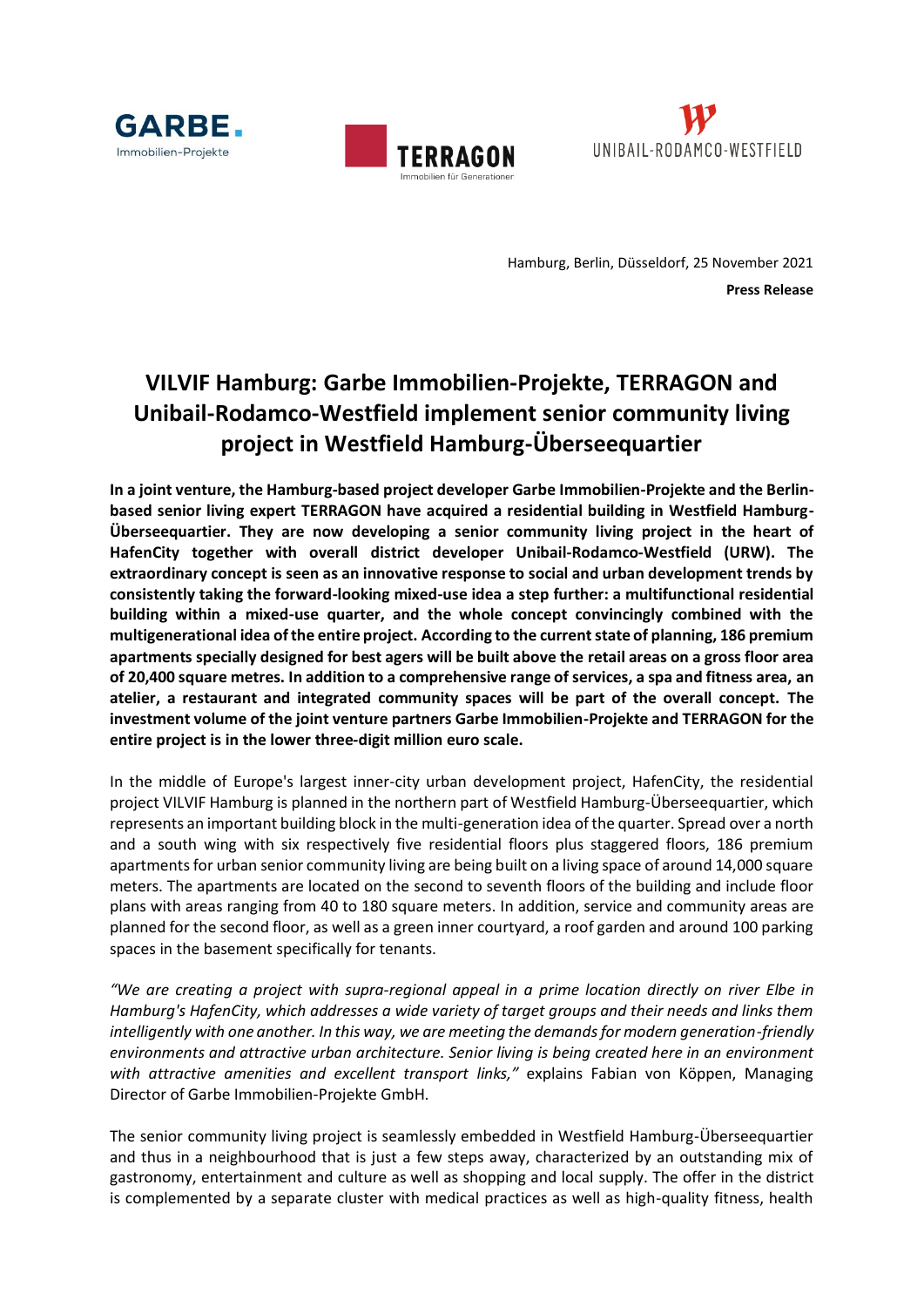and wellness services. Westfield Hamburg-Überseequartier is directly connected to the regional infrastructure by its own subway station, nearby bus lines and modern mobility services.

*"Westfield Hamburg-Überseequartier stands for a dynamic combination of living, working and leisure. We are creating a vibrant place that will appeal equally to residents, office workers, visitors from near and far - and, moreover, to all generations. With its numerous service and community areas, the concept picks up on this idea and, with its focus on modern senior community living, not only represents an optimal complement to our existing residential offering, but also provides a strong impetus for the diversity of the neighbourhood,"* says Andreas Hohlmann, Managing Director Austria & Germany at Unibail-Rodamco-Westfield.

The Westfield Hamburg-Überseequartier construction site is one of the largest inner-city building sites in Europe. However, the large number of buildings and usages also leads to a high degree of complexity in construction and site logistics.

*"Due to the tight schedule and the high need for coordination in construction site logistics, punctual implementation places high demands on our construction expertise. With our bundled experience, we are able to coordinate up to 350 planners and craftsmen in the short construction period and thus ensure the quality requirements,"* explains Tobias Hertwig, Managing Director responsible for engineering at Garbe Immobilien-Projekte GmbH.

## **Community-oriented senior living in a diverse mixed-use environment**

According to German Zukunftsinstitut, half of all people in Europe will be over 50 in 2030 and can look forward to an average of 40 more years of life. One third of the population in industrialized countries will be 65 and older by that time. Concurrently, there is a new generation of seniors with more diverse lifestyles, for whom there have been no offers in service living so far. According to Dr. Michael Held, CEO of Terragon AG, the company now wants to create this offer.

*"Our residents want to enjoy life. They are looking for relaxation and comfort, activity and inspiration,"* explains Dr Michael Held. *"We support them with our diverse offers to individually shape life in retirement according to their own wishes."*

The residential concept of VILVIF Hamburg, which was developed especially for the Westfield Hamburg-Überseequartier location, is based both on TERRAGON AG's more than 20 years of experience in the field of service living and on Garbe Immobilien-Projekte GmbH's more than 50 years of expertise as a project developer of premium real estate. The joint service company of TERRAGON and the healthcare group AGAPLESION gAG will operate the senior living ensemble as a service provider under the VILVIF brand, which was launched at the beginning of October 2021. VILVIF stands for the new type of service living in the premium segment.

In addition to residential use, service and communal areas complement the concept, such as a restaurant, an atelier or a spa and fitness area with swimming pool, sauna and Kneipp path. Views of the harbour, the city centre and HafenCity as well as a roof garden combine the character of highquality living with a natural component. A comprehensive basic service and a variety of optional services offer, among other things, leisure activities ranging from sports and fitness to artistic activities and support with the things of daily life, such as a shopping or office service.

The project fits perfectly into an attractive mixed-use environment that provides access to all everyday amenities within a five-minute walk: Westfield Hamburg-Überseequartier will feature more than 40 gastronomy units as well as entertainment and cultural offerings - including the first Kinopolis cinema